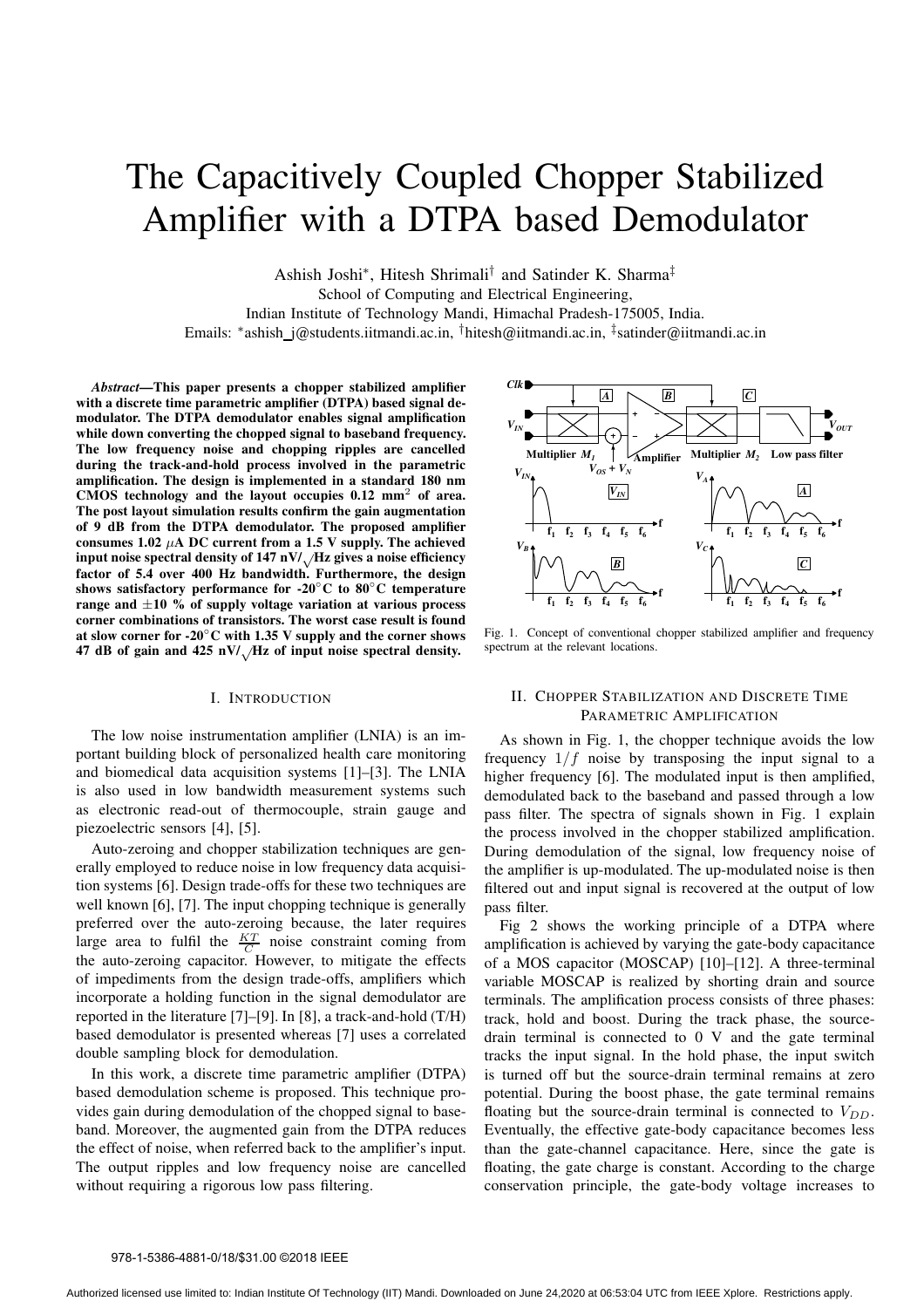

Fig. 2. Principle of a NMOS discrete time parametric amplifier: Track, Hold and Boost phases.

counteract reduction in the capacitance. Hence, amplification of the held voltage is obtained during the boost phase.

# III. THE PROPOSED CHOPPER – DTPA AMPLIFIER

Fig. 3 shows the block diagram of proposed chopper stabilized amplifier with a DTPA demodulator. Only one output path is shown here for simplicity. The Chopper – DTPA amplifier comprises of a chopper modulator clocked by  $C_{CLK}$ signal, an amplifier, a DTPA demodulator controlled by  $D_{CLK}$ signal and a buffer–filter. As shown in Fig. 3, the hold and boost functions are embedded in the demodulator by replacing multiplier  $M_2$  of Fig. 1 with two DTPA circuits and two controlling switches. The duty cycle of  $D_{CLK}$  is made less than the duty cycle of  $C_{CLK}$ . This clocking scheme avoids the spikes by sampling the signal when switching transients are exhausted.

During the phase when  $SFC_1 = 1$ , the input is tracked on the MOSCAP. When  $SFC_1$  goes to logic 0,  $DTPA_1$  is switched to boost phase. The bubble on the switch in Fig. 3 indicates inverted operation. The bubbled switch conducts when gate voltage is zero. When  $SFC_2$  becomes logic 1 in the next half cycle of  $C_{CLK}$ , the boosted output is fed to the input of buffer-filter. In the first  $C_{CLK}$  half cycle, if  $DTPA_1$  is in the track mode, then  $DTPA_2$  (working in the boost phase) is connected to the buffer-filter input and vice-versa for the next  $C_{CLK}$  half cycle. Since the amplified chopped signals change sign after each  $\frac{T_{CHOP}}{2}$ , the DTPA demodulator recovers the original signal in the form of stair case waveform. If  $C_{qp}$  is a parasitic capacitance associated with the gate of MOSCAP and  $C_{ox}$  is the gate-oxide capacitance, then the boost factor,<br>  $C_{ox} + C_{gp}$  corresponds to the gain provided by the DTPA while  $\frac{C_{gb}+C_{gp}}{C_{gb}+C_{gp}}$  corresponds to the gas  $\frac{c_{gp}}{c_{gp}}$  corresponds to the gain provided by the DTPA while



Fig. 3. Chopper stabilized amplifier with DTPA demodulator, switching scheme and clock timing diagram.



Fig. 4. Circuit implementation of the Chopper – DTPA amplifier (Bias and CMFB circuitry are not shown here).

# IV. THE CIRCUIT IMPLEMENTATION

Fig. 4 shows the complete architecture of fully differential chopper – DTPA amplifier. Four DTPA circuits are used to recover both positive and negative signals at the output. The amplifier  $A_1$  in Fig. 3 is designed to be a capacitively coupled amplifier where the closed loop gain is defined by ratio of the input capacitance to the feedback capacitance.

As shown in Fig. 4, the core operational transconductance amplifier (OTA) is realised using a telescopic cascode topology. A current reuse technique is implemented by utilizing both pMOS and nMOS as input transistors [13], [14]. Use of complementary input pair transistors increases the transconductance of the OTA, thereby enhancing the bandwidth and improving the noise performance. Assuming  $g_{m3} \cdot r_{o3}$  and  $g_{m5} \cdot r_{\text{o}5}$  to be  $> 1$ , the output thermal noise current of the current reused OTA can be approximated as:

$$
i_{o,n}^2 \approx \frac{16KT}{3}(g_{m1} + g_{m7}),\tag{1}
$$

where,  $g_{mi}$  and  $r_{oi}$  are the transconductance and the output resistance of the  $i^{th}$  transistor, K is the Boltzmann constant and  $T$  is the temperature. Using Eq. 1, the input-referred thermal noise voltage of the OTA can be calculated as:

$$
v_{n,th}^2 = \frac{16KT}{3(g_{m1} + g_{m7})} \cdot \Delta f.
$$
 (2)

Similar analysis for flicker noise yields input-referred  $1/f$ noise voltage to be

$$
v_{n,1/f}^2 = \frac{2}{C_{ox}\Delta f(g_{m1} + g_{m7})^2} \left(\frac{K_n g_{m1}^2}{(WL)_1} + \frac{K_p g_{m7}^2}{(WL)_7}\right), \tag{3}
$$

where,  $K_n$  and  $K_p$  represent the flicker noise constants of nMOS and pMOS respectively and  $C_{ox}$  is the gate-oxide capacitance. If we assume  $g_{m1} = g_{m7}$ , then current-reuse

## 978-1-5386-4881-0/18/\$31.00 ©2018 IEEE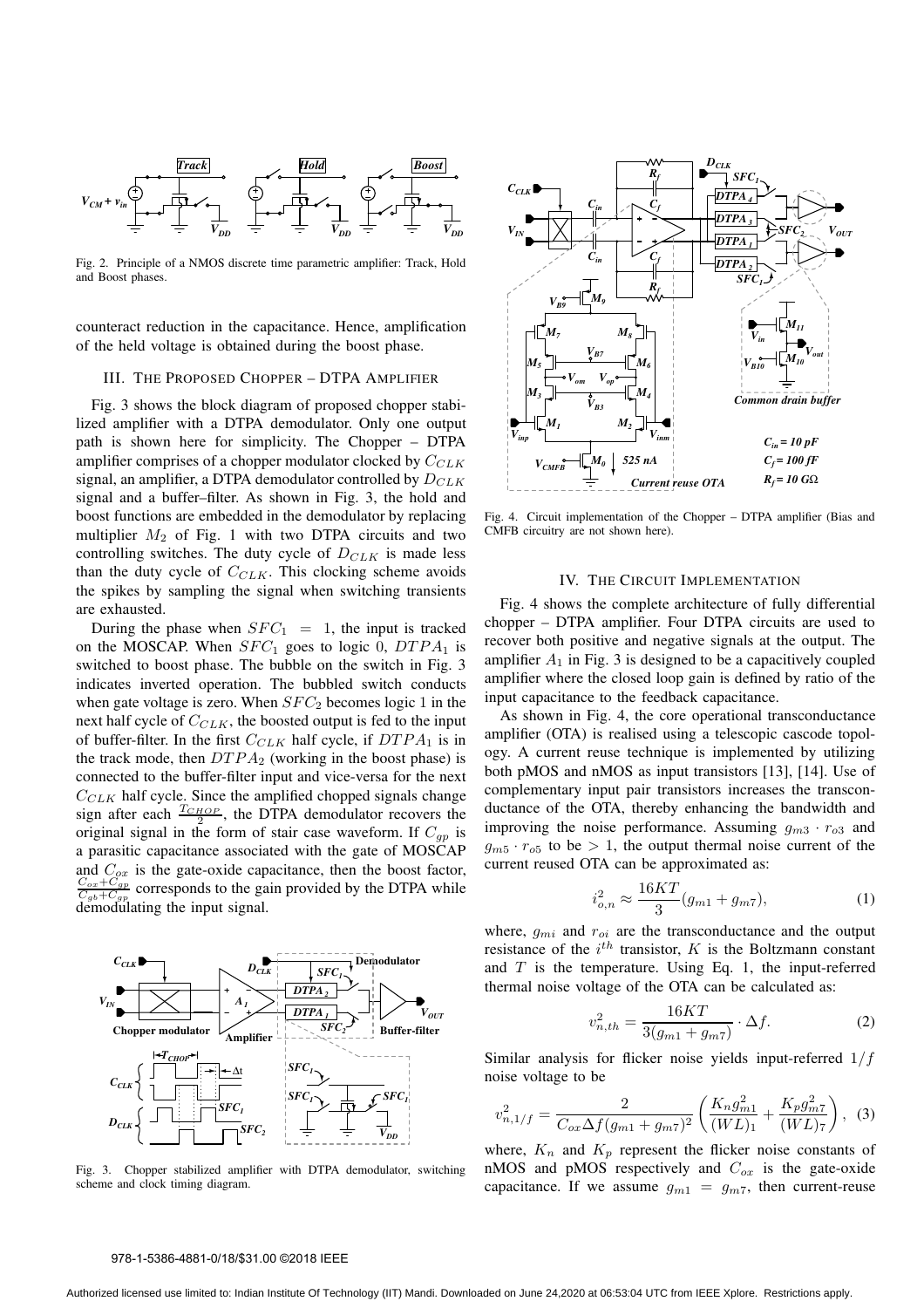

Fig. 5. AC magnitude and noise analysis: (a) open loop gain of the current reuse OTA, (b) closed loop gain of the AC coupled amplifier in Fig. 4, (c) input referred noise density of the OTA.

technique effectively reduces the input-referred noise by a factor of 0.707 while consuming same current.

*Noise Analysis of the DTPA Demodulator:* Ideally, the parametric amplification is a noise free process. In a way, a stand-alone DTPA achieves amplification without degrading the signal-to-noise-ratio (SNR) [10]. However, the T/H process inherently involved in the DPTA demodulator introduces switching noise. The noise power spectral density (PSD) transfer function of a T/H circuit can be found for a frequency range of interest:  $0 < f < \frac{f_{CHOP}}{2}$  [8]. The PSD for an input spectrum bandwidth  $B$  is given by:

$$
\left[\frac{\eta_o}{\eta_i}\right]_{f < \frac{f_{CHOP}}{2}} = d^2 \left[1 + 2\sum_{n-1}^h sinc^2(n \cdot d)\right] +
$$
  
(1 - d<sup>2</sup>)(1 + 2h) sinc<sup>2</sup> [(1 - d)  $\frac{f}{f_{CHOP}}\right],$  (4)

where,  $\eta_o$  and  $\eta_i$  are output and input noise PSDs, d is duty cycle of the DTPA clock,  $f_{CHOP} = 1/T_{CHOP}$  is chopping frequency and h is the nearest integer to  $B/f_{CHOP}$ . For worst case scenario when  $f = 0$ , it can be noted that the noise increases as h increases and it is maximum for  $d = 0$ .

In case of DTPA based demodulator of Fig. 3, the two DT-PAs receive same but inverted polarity noise voltages. At the output of demodulator, noise outputs of two DTPAs are added together. For  $f \ll f_{CHOP}$ , the DTPA outputs are correlated and noise cancel each other. Whereas for  $f > f_{CHOP}$ , the DTPA outputs are uncorrelated and their PSDs are summed at the buffer input. Therefore, for  $f \ge f_{CHOP}$ , the noise power increases by 3 dB because of the folding of noise into the signal band.

The above analysis can be used as a starting point for designing the OTA of Fig. 4. The OTA is biased in subthreshold region to obtain higher transconductance at reduced power dissipation. Operating at 525 nA current, the transconductances  $g_{m1,2}$  and  $g_{m7,8}$  obtained are 6.9  $\mu$ S and 6.7  $\mu$ S respectively. The simulated AC magnitude and noise response of the OTA are shown in Fig. 5. The achieved open loop gain and the unity gain bandwidth of the OTA are 90 dB and 9 MHz respectively. The OTA has thermal noise density of -140 dB



Fig. 6. Layout of the Chopper – DTPA amplifier.



Fig. 7. AC response depicting gain augmentation during signal demodulation.

and flicker noise corner at 1 kHz frequency. The bandpass response of the designed capacitively coupled amplifier is also shown in Fig. 5. The input and feedback capacitance (MIM cap) of 10 pF and 100 fF are used to obtain closed loop gain of 40 dB. In this design, the chopping frequency is chosen as 10 kHz by considering the trade-off between the flicker noise corner of the OTA, the input impedance and - 3 dB bandwidth of the AC coupled amplifier and the power consumption specifications.

## V. THE POST-LAYOUT SIMULATION RESULTS

The amplifier in Fig. 4 is implemented in a standard 180 nm CMOS process. The layout of the complete design is shown in Fig. 6. The core circuit occupies  $0.12 \text{ mm}^2$  area of the chip.

The amplifier design has been verified with post-layout periodic steady state, periodic AC and periodic noise analyses. Furthermore, the analyses are performed using similar environment except for a change in the demodulation mechanism. First, a conventional chopper demodulator is used after the capacitively coupled amplifier and next, the chopper demodulator is replaced with the proposed DTPA demodulator. As depicted in Fig. 7, overall gain of the DTPA based amplifier is 49 dB whereas the gain of conventional chopper amplifier is 40 dB. Additional 9 dB gain is provided by the buffered DTPA demodulator. The -3 dB bandwidth of the amplifier is 400 Hz with 10 pF load capacitance. A 100-run statistical mismatch (Monte Carlo) analysis is performed to calculate CMRR and PSRR. The mean values of the CMRR and PSRR at 50 Hz frequency are found to be 108 dB and 78 dB respectively.

Fig. 8 shows the result of transient analysis for a 1 mV and 100 Hz differential input signal. The amplitude of demodulated and buffered signal is 290 mV. As seen from the inset shown in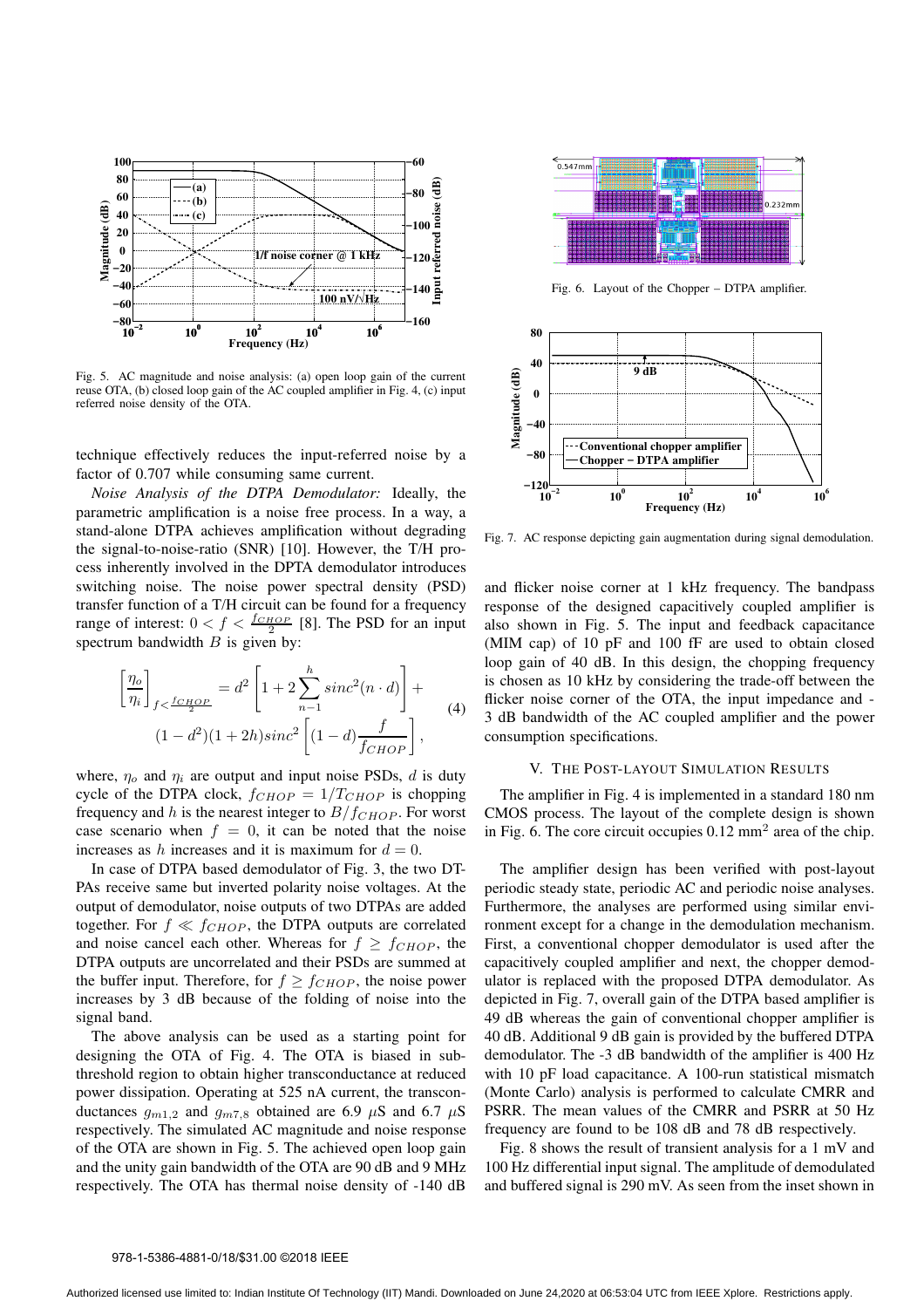

Fig. 8. Time response at various locations of the amplifier signal processing chain: (a) signal down converted by the DTPA demodulator, (b) common drain buffer output, (c) output with conventional chopper demodulator.



Fig. 9. Input referred noise spectral density of the amplifier.

Fig.8, with chopper demodulator the amplified output consists of chopping spikes. Additional spike nullifying circuitry or ripple rejection loop is required to recover clean signal at the output. On the other hand, because the output of DTPA demodulator is a stair case waveform, post demodulation filtering process reduces to a great extent. A first order low pass filer is sufficient to obtain clean signal at the output.

Fig. 9 shows the noise spectral density at the input of amplifier. The proposed amplifier consumes  $1.02 \mu A$  DC current from a 1.5 V supply voltage and achieves input noise density of -136.7 dB. The noise efficiency factor (NEF) [15] of the amplifer is 5.4. As expected from the analysis in Sec. IV, the low frequency noise in the DTPA based amplifier reduces to a great extent (by  $\approx$ 10 dB) because of implicit cancellation of correlated noise samples. Although the noise density in the DTPA based amplifier is more by 3 dB than the thermal noise density of conventional chopper amplifier, the signal in the band of interest gets amplified by additional 9 dB; prevailing the noise.

*PVT worst case:* Noise is one of the paramount specifications in low frequency domain and is expected to change with variations in  $V_{DD}$  and temperature. The functionality of the proposed design has been verified at 135 PVT corners. SS corner where both nMOS and pMOS are slow, at 1.35 V and -20 $\degree$ C shows the worst performance. At this corner  $q_m$  drops significantly because of reduction in the bias current. The input referred noise voltage and the closed loop gain at SS corner



Fig. 10. Monte Carlo analysis for CMRR and PSRR of the amplifier.



Fig. 11. Input referred noise voltage and gain of the amplifier at SS corner for -20 $\rm{^{\circ}C}$  to 80 $\rm{^{\circ}C}$  temperature with V<sub>DD</sub> varying from 1.35 V to 1.65 V.

TABLE I PERFORMANCE COMPARISON.

| Reference                                                                | $[3]$ | $[5]$ | [7]            | $[16]$    | This Work |                    |
|--------------------------------------------------------------------------|-------|-------|----------------|-----------|-----------|--------------------|
|                                                                          |       |       |                |           | Typ       | Worst <sup>*</sup> |
| Tech (nm)                                                                | 180   | 180   | 180-500        | 180       | 180       | 180                |
| $V_{DD} (V)$                                                             | 1.2   | 1.8   | $1.8 - 5$      | 1         | 1.5       | 1.35               |
| Current $(\mu A)$                                                        | 1.1   | 14.5  | 12.8           | 0.3       | 1         | 0.2                |
| $f_{chop}$ (kHz)                                                         | 2     | 10    | 500            |           | 10        | 10                 |
| Gain (dB)                                                                | 40    | 40    | 60             | $20 - 60$ | 49        | 46                 |
| Noise $(\mu V_{rms})$                                                    | 0.7   | 3.7   | $37^{\dagger}$ | 6         | 2.9       | 8.5                |
| (BW in Hz)                                                               | (100) | (2k)  | (DC)           | (250)     | (400)     | (145)              |
| <b>NEF</b>                                                               | 2.83  |       | 5.5            | 3.3       | 5.4       | 8.7                |
| $CMRR$ ( $dB$ )                                                          | 110   | 120   | 124            | 75        | 108       | 102                |
| PSRR (dB)                                                                | 105   |       | 120            | 77        | 78        | 65                 |
| $22 \times$<br>$20^{\circ}C$ corner<br>$1.25$ V and<br>(MII)<br>$\Delta$ |       |       |                |           |           |                    |

SS, 1.35 V and  $-20^{\circ}$ C corner,  $(nV/\sqrt{Hz})$ 

for -20 $\rm ^{\circ}C$  to 80 $\rm ^{\circ}C$  with V<sub>DD</sub> varying from 1.35 V to 1.65 V are plotted in Fig. 11. Table 1 compares performance of the proposed amplifier with its counterparts in the literature.

#### VI. CONCLUSIONS

The chopper stabilized amplifier which uses a discrete time parametric amplifier (DTPA) for demodulation is described. The DTPA performs spur free down conversion of modulated signal without requiring any additional spike filtering circuit. Improvement in gain of the amplifier is achieved by replacing the chopper demodulator with the DTPA demodulator circuit. Evaluated NEF of 5.4 over 400 Hz bandwidth makes this amplifier suitable for low power and low bandwidth microsensing applications. Usability of the design can be further extended to biomedical applications by employing DC servo and impedance boosting loops.

#### ACKNOWLEDGMENT

The authors would like to thank MeitY, Govt. of India for supporting the work through SMDP-C2SD project.